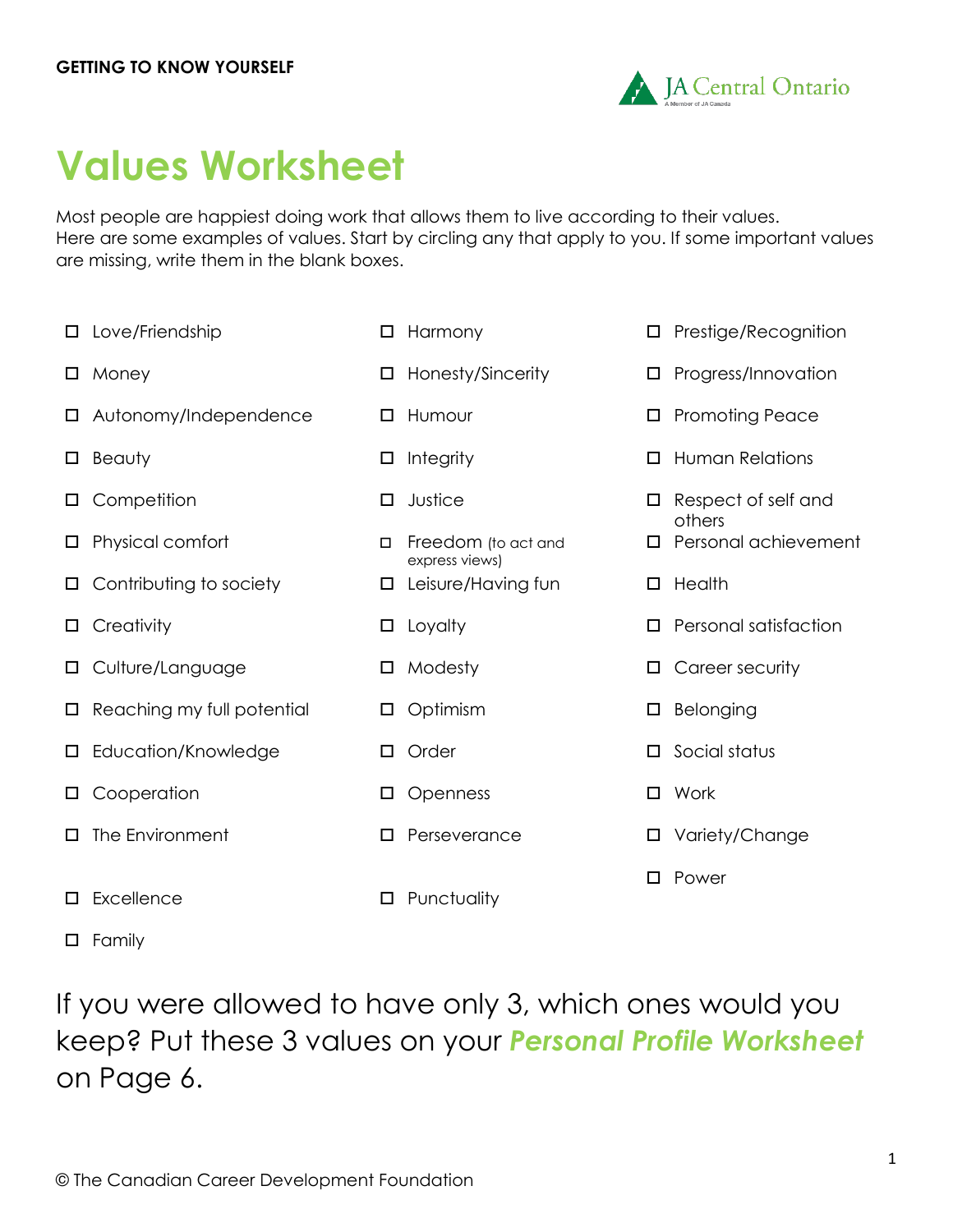

# **Personal Characteristics Worksheet**

You have specific characteristics that make you unique – and especially well-suited for certain jobs. Here are some examples of personal characteristics. Circle any that describe you. If some important characteristics are missing, add them below.

- 
- 
- 
- Ambitious Disciplined Loyal Reserved/Shy
- 
- Attentive Dynamic Careful Responsible
- Independent Emotional Optimistic Imaginative
- 
- Adventurous Reliable Original Serious
- 
- 
- 
- 
- □ Confident □ Generous □ Perfectionist □ Sympathetic
- Convincing Honest Patient Tolerant
- □ Courageous
- Creative
- □ Honorable
- Precise Curious Intuitive Realistic
	-
	-
	-
	-
	-
- $\square$  Innovative  $\square$  Energetic/Enthusiastic  $\square$  Organized  $\square$  Sensible
	-
- D Persistent D Demanding D Open D Helpful
- Calm Expressive Passionate Sociable
- Holistic Entrepreneurial Persevering Analytical
	-
	-
	-
	- $\square$  Innovative
	- Critical
- 
- 
- 
- Likable Discrete Methodical Respectful
	-
	-
	-
	-
	-
	-
	-
	-
	-
	-
	- $\square$  Positive
	- $\square$  Tactful
- 
- Down to Earth Determined Cheerful Reflective/Thoughtful
	-
	-
	-
	-
	-
	-
	-
	-
	-
- □ Competitive D Flexible D Perceptive D Spontaneous
	-
	-
	- □ Brave
	- Practical

If you were allowed to have only 3, which ones would you keep? Put these 3 on your *Personal Profile Worksheet* on Page 6.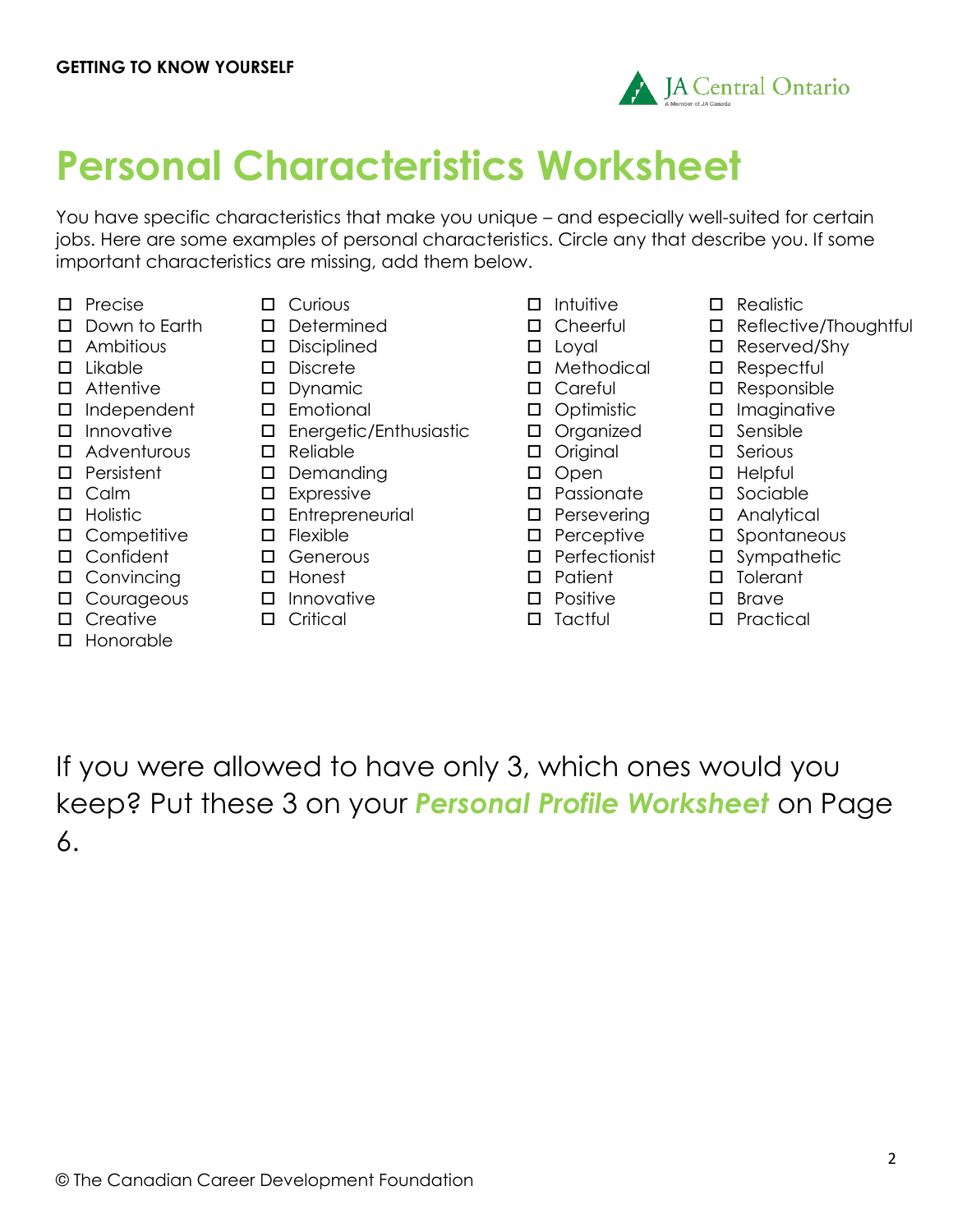

# **Abilities Worksheet**

You can develop abilities at home, school and work and in your leisure and volunteer activities. You can do some things better than others. It is important to recognize what you do well and bring to a job. Here are some examples of abilities. Circle any that you have. If some important abilities are missing, write them below.

- $\Box$  Helping others (listening, understanding)
- □ Learning new things □ Negotiating □ Negotiating □ Public speaking
- 
- 
- 
- $\square$  Classifying objects, documents
- □ Understanding/Speaking other languages
- $\Box$  Composing (text, music)  $\Box$  Improvising  $\Box$  Summarizing
- 
- $\Box$  Editing/Correcting text  $\Box$  Managing stress  $\Box$  Working with numbers
- $\square$  Creating/Inventing  $\square$  Establishing
- $\Box$  Working independently  $\Box$  Interviewing people  $\Box$  Using different
- $\Box$  Consulting with people  $\Box$  Playing a musical
- 
- $\square$  Leading a group discussion
- 
- □ Comparing (things, data)
- Giving instructions, information
- 
- $\Box$  Working with others  $\Box$  Developing strategies  $\Box$  Making decisions
- $\Box$  Assembling things  $\Box$  Writing (grammar, spelling)
- □ Singing □ Predicting Explaining or teaching Predicting
	- $\square$  Researching  $\square$  Selling
	-
	-
	-
	-
	-
	- systems/processes
	-
	- instrument
- $\Box$  Drawing/Reproduction  $\Box$  Reading comprehension  $\Box$  Using tools (saw,
	- $\Box$  Navigating online  $\Box$  Training animals
- $\Box$  Giving good advice  $\Box$  Analyzing (text, data)  $\Box$  Making lists (of things,
- □ Operating heavy equipment
- 
- 
- $\Box$  Preparing text, documents
- 
- consequences
- 
- □ Planning □ Repairing (computers, things)
	-
- □ Driving and Driving B Manual labour D Problem-solving
	-
	- □ Using camera equipment
	- software
	- $\Box$  Using laboratory apparatus
	- hammer)
	-
	- priorities)

If you were allowed to have only 3, which ones would you keep? Put these 3 abilities on your *Personal Profile Worksheet* on Page 6.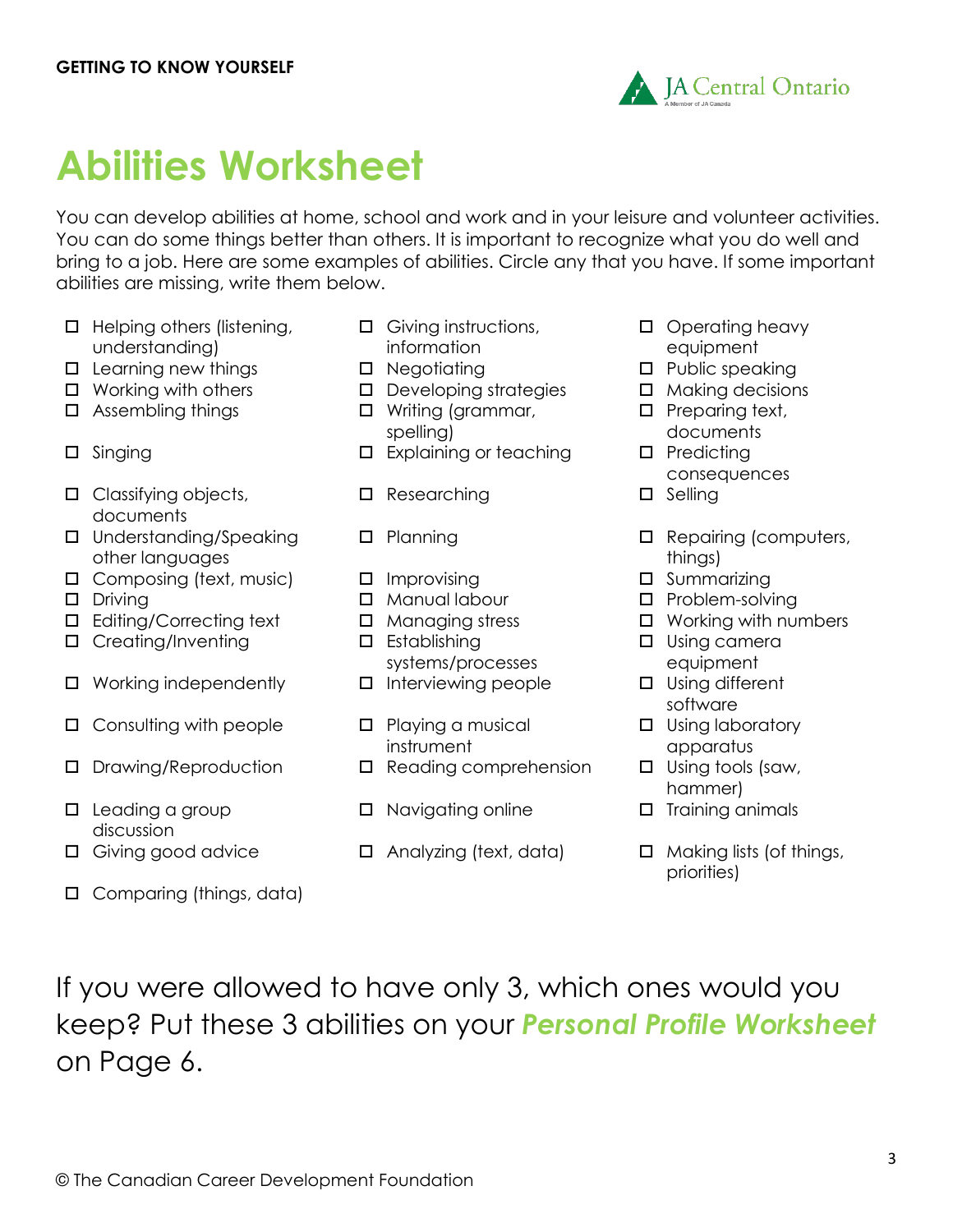

## **Interest Worksheet**

The things you like to do can often give you an idea of the kind of job that you would be good at. Do you know the field of work you would enjoy most?

Here's a quiz that can help you sort out your interests. Respond "Yes" or "No" to the statements. To find out areas of work that may interest you, compare your answers to the numbers in the following groups.

#### **Numbers 1, 5, 9, 12, 15, 16, 18, 23.**

If you have responded "Yes" to most of these numbers, you are probably a hands-on "**THINGS**" person. You like to work with tools and machines, make things with your hands, fix and maintain equipment, or find out how things work. Jobs you might like are found in engineering, product manufacturing, construction, repair and servicing, transportation, trades and technology.

#### **Numbers 2, 4, 7, 10, 13, 19, 21, 24.**

If you have responded "Yes" to most of these numbers, you are probably an "**INFORMATION**" person. You like to express yourself through writing, music or art, perform experiments or research, solve puzzles and problems, or study and read. Jobs dealing with information are found in arts and entertainment, business and finance, scientific research, sales and services, tourism, law and government.

#### **Numbers 3, 6, 8, 11, 14, 17, 20, 22.**

If you have responded "Yes" to most of these numbers, you are probably a "**PEOPLE**" person. You like to care for and help others, encourage people, work as part of a team, and lead and supervise others. Jobs dealing with people are found in health care, education and training, social work and counselling, and religion.

If you responded "Yes" to numbers from each group, it could indicate that you don't have a clear preference for a specific type of job. You may be suited for a job that combines a number of these interests.

1. I'd rather make something than read a book.  $\Box$  Yes  $\Box$  No

- 2. I enjoy problem-solving games and working at puzzles.  $\Box$  Yes  $\Box$  No
- 3. I like helping others when they need it.  $\Box$  Yes  $\Box$  No
- 4. I enjoy reading and learning about new topics.  $\Box$  Yes  $\Box$  No
- 5. I like working with my hands.  $\Box$  Yes  $\Box$  No
- 6. I like being the leader in a group of people.  $\Box$  Yes  $\Box$  No
- 7. I prefer to know all the facts before I tackle a problem.  $\Box$  Yes  $\Box$  No
- 8. I like to take care of other people.  $\Box$  Yes  $\Box$  No
- 9. I enjoy designing, inventing or creating things.  $\Box$  Yes  $\Box$  No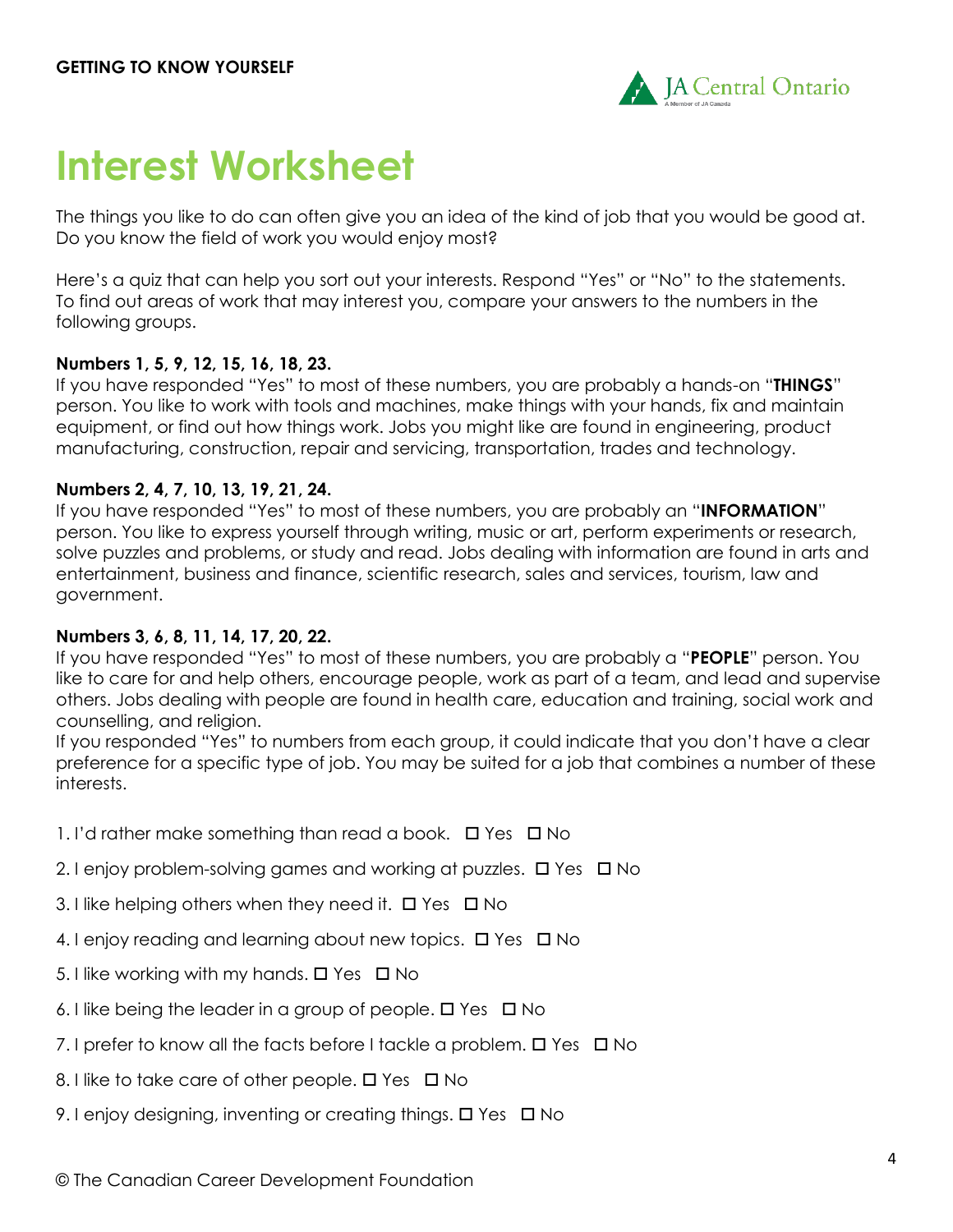#### **GETTING TO KNOW YOURSELF**



- 10. I enjoy expressing myself through art, music, or writing.  $\Box$  Yes  $\Box$  No
- 11. I would like a job where I can deal with people all day.  $\Box$  Yes  $\Box$  No
- 12. I like working with materials and equipment.  $\Box$  Yes  $\Box$  No
- 13. I enjoy learning new facts and ideas.  $\Box$  Yes  $\Box$  No
- 14. I find co-operating with other people comes naturally to me.  $\Box$  Yes  $\Box$  No
- 15. I like finding out how things work by taking them apart.  $\Box$  Yes  $\Box$  No
- 16. I would rather work with machines and things than with people.  $\Box$  Yes  $\Box$  No
- 17. I can usually persuade people to do things my way.  $\Box$  Yes  $\Box$  No
- 18. I enjoy building and repairing things.  $\Box$  Yes  $\Box$  No
- 19. I enjoy the research part of my projects.  $\Box$  Yes  $\Box$  No
- 20. I like being with people.  $\Box$  Yes  $\Box$  No
- 21. I enjoy thinking up different ideas and ways to do things.  $\Box$  Yes  $\Box$  No
- 22. I like hearing other people's opinions.  $\Box$  Yes  $\Box$  No
- 23. I enjoy learning how to use different tools.  $\Box$  Yes  $\Box$  No
- 24. I find it easy to follow written instructions.  $\Box$  Yes  $\Box$  No

After you do this Quiz, go back and circle your top 3 interests and write them on your Personal Profile Worksheet on Page 6.